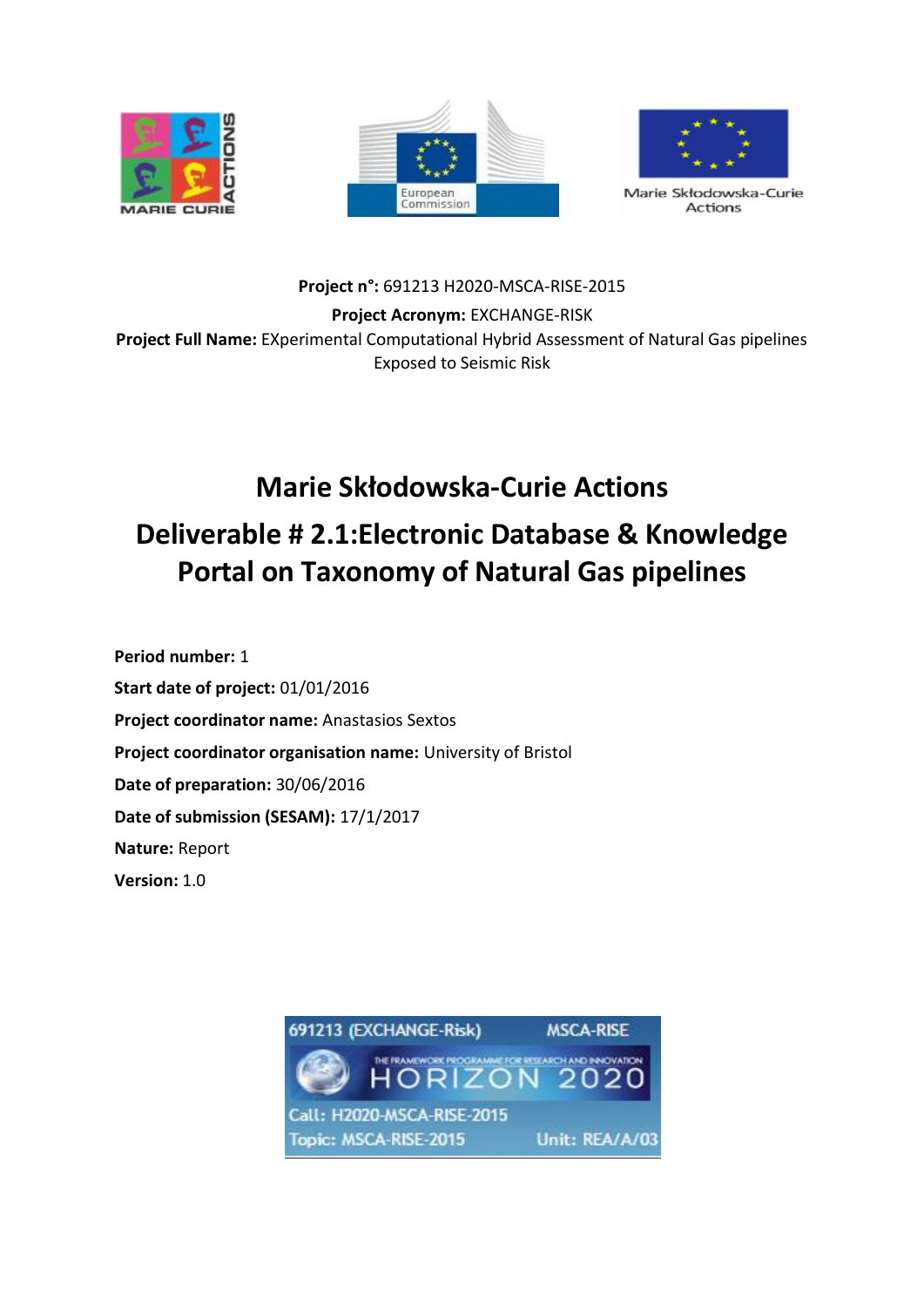### **Institutions Involved (Work Package 02, D2.1)**

- 1. UNIVERSITY OF BRISTOL
- 2. BAUHAUS-UNIVERSITAET WEIMAR
- 3. ARISTOTELIO PANEPISTIMIO THESSALONIKIS
- 4. UNIVERSITA DEGLI STUDI DEL SANNIO
- 5. UNIVERSITY OF PATRAS
- 6. CHRISTIAN-ALBRECHTS-UNIVERSITAET ZU KIEL
- 7. THE GOVERNING COUNCIL OF THE UNIVERSITY OF TORONTO

**Lead institution for the preparation of Deliverable # 2.1:**

University of Bristol

## **Authors:**

# **Psyrras Nikolaos, Ph.D. Candidate (UOB)**

## **Anastasios G. Sextos, Associate Professor, Reader (UOB)**



EXperimental & Computational Hybrid Assessment of Natural Gas Pipelines Exposed to Seismic Risk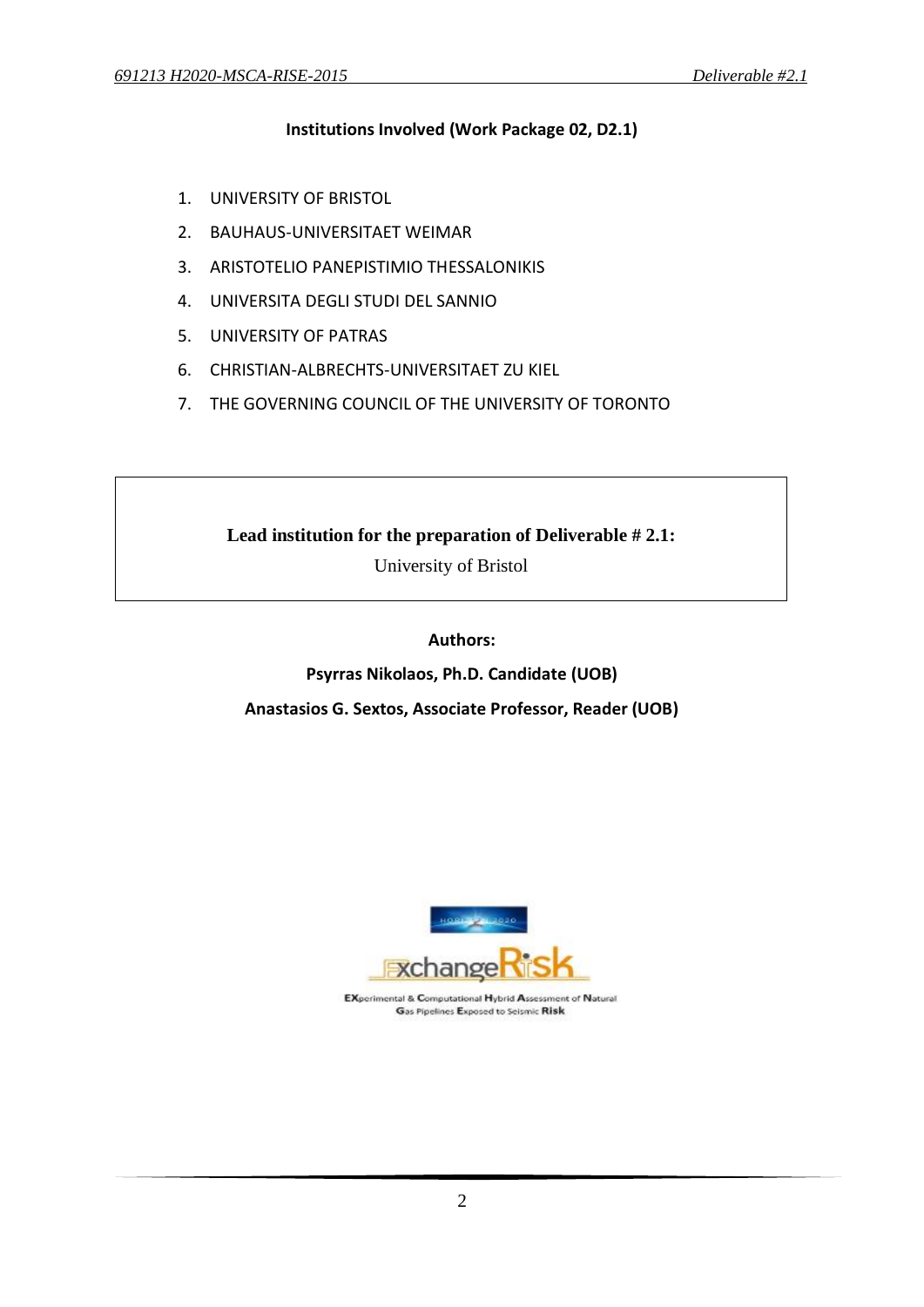This document contains contributions made in the framework of the research program HORIZON 2020 RISE. The disclosure, publication and use of the information and data provided to third parties is not allowed, unless compliant to the provisions of the consortium agreement.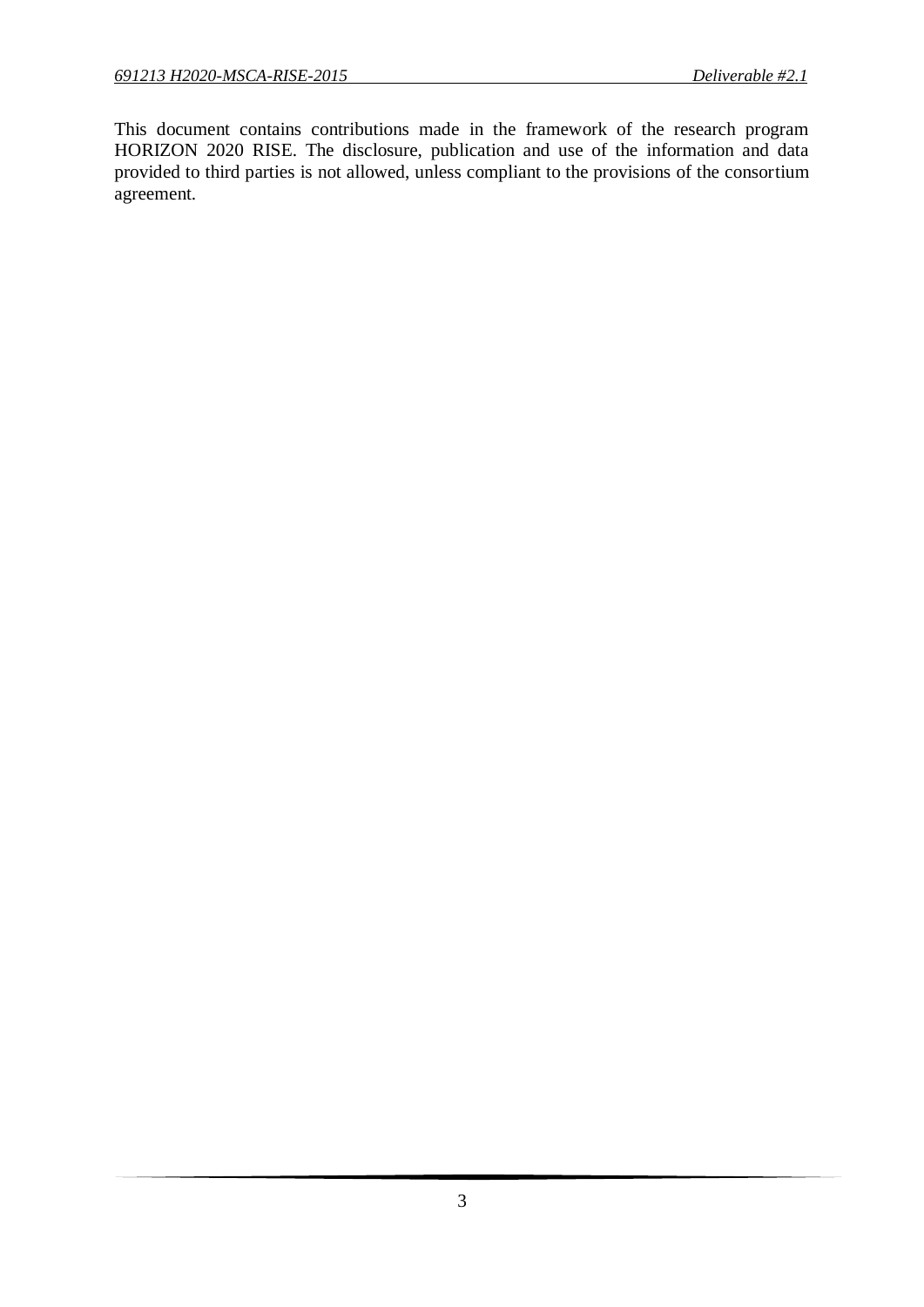# **Table of Contents**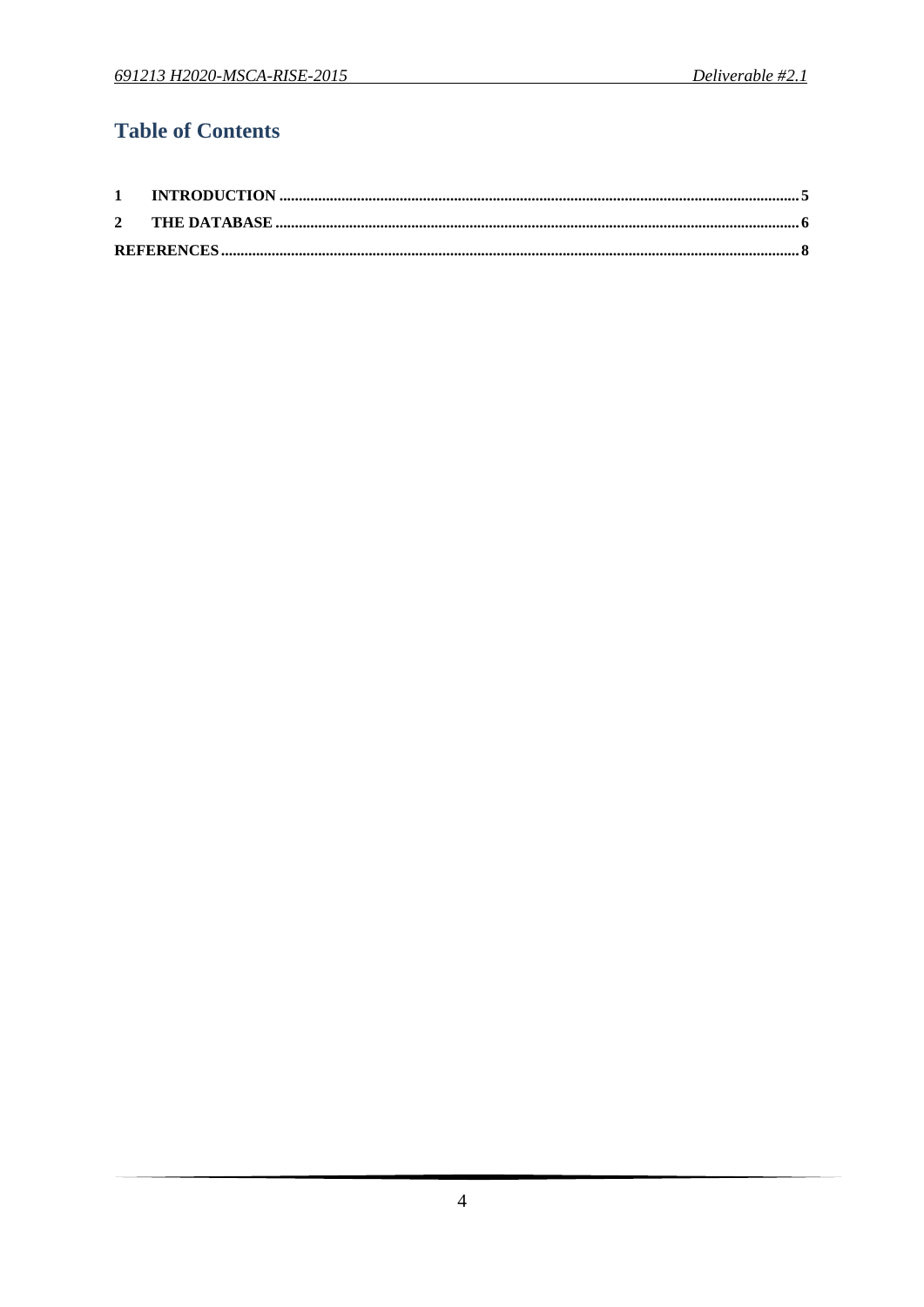#### <span id="page-4-0"></span>**1 Introduction**

A preliminary stage of the EXCHANGE-Risk project requires to gather and classify information about the broader natural gas pipeline network operating in the European continent. This is a necessary step in order to evaluate the density of the network crossing seismically active geographical areas and possibly to develop seismic risk maps for natural gas pipelines in subsequent phases of the project. The database can also be used to easily extract technical data about pipelines needed for benchmark numerical studies in the framework of the project.

For this reason, an electronic database was created to:

- (1) keep track of all major natural gas pipeline systems supplying the European continent and, at the same time,
- (2) provide taxonomy capabilities in terms of various pipeline characteristics.

| <b>Field name</b>           | Data type         | <b>Description</b>                                                                                      |
|-----------------------------|-------------------|---------------------------------------------------------------------------------------------------------|
| Pipeline name               | Short text        |                                                                                                         |
| Operator                    | <b>Short Text</b> | Full pipeline operator name.                                                                            |
| Operating since             | Date              | Starting date of operation.                                                                             |
| Current operating status    | Yes/No            | Operational or out-of-service.                                                                          |
| Capacity                    | Number            | In billion cubic metres per year.                                                                       |
| Geographic characterization | <b>Short Text</b> | Transnational, intranational or intercontinental                                                        |
| Transit/Served countries    | <b>Short Text</b> | List of sovereign countries that are crossed or served by<br>the pipeline (sourced from another table). |
| Functionality               | <b>Short Text</b> | Gathering system, transmission system or distribution<br>system.                                        |
| Installation setting        | <b>Short Text</b> | Specify type of bedding (onshore buried, onshore<br>aboveground, onshore elevated, offshore subsea).    |
| Total length                | Number            | In kilometres.                                                                                          |
| Material                    | <b>Short Text</b> | Steel, PVC, PE, etc. (sourced from another table).                                                      |
| Diameter                    | Number            | In millimetres.                                                                                         |
| Operating pressure          | Number            | In Megapascal.                                                                                          |
| Pipe segment connectivity   | <b>Short Text</b> | For example welded joints, mechanical joints etc.                                                       |
| <b>Notes</b>                | Long Text         | Other notes related to the pipeline.                                                                    |

Table 1: List of fields defined in the table to reflect basic pipeline characteristics.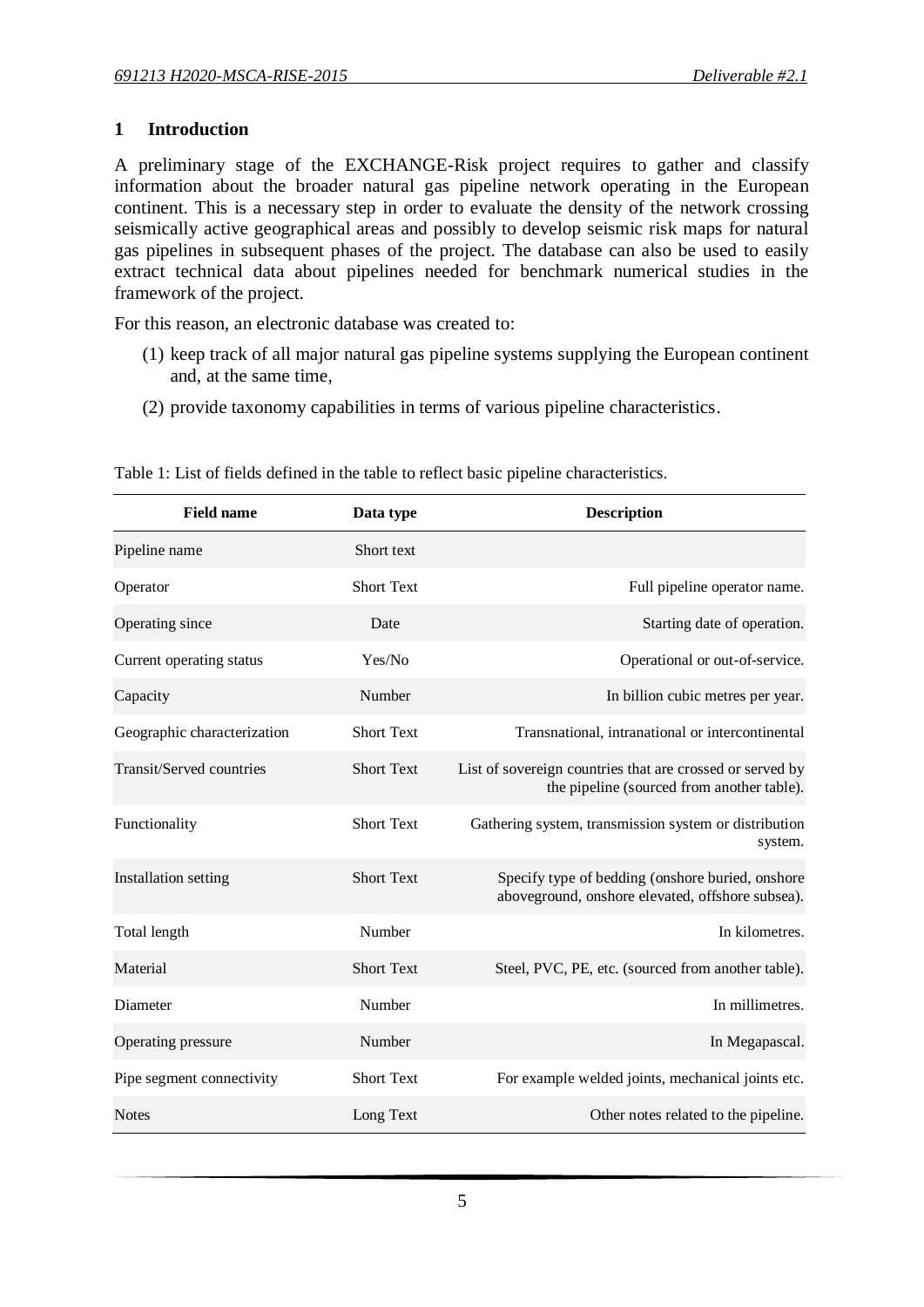#### <span id="page-5-0"></span>**2 The database**

The database was built in the Microsoft Access environment and its structure is straightforward; it consists of two objects, a table where data are recorded and a linked form to facilitate input of new table entries. The table currently contains 15 fields that provide fundamental *technical*, *operational* and *geographical* information on each pipeline. These fields have been selected on the basis of general availability and after consulting professional GIS data providers; they are summarized in Table 1. With a view to eliminating the possibility of inconsistent data input, appropriate data types have been assigned to each input field and specially designed tables/lists have been linked to specific fields in order to restrict the range of admissible field values.

As of now, the table contains 48 entries in total, both onshore and offshore pipelines. The main sources used to populate the database are the dedicated operator websites for each pipeline, hence data may be deemed reliable. Moreover, pipeline data have been crosschecked against larger pools providing pipeline information collectively [1–3]. However, not all pipeline features included in the database are readily available on the web (e.g. operating pressure), and for this reason some pipeline entries are not complete. In addition, some entry fields (e.g. installation setting) were postulated based on other fields, due to lack of explicit information. It is also important to mention that, in this premature form of the database, all pipeline systems registered in it are transmission pipelines. The objective is to extend this database in order to incorporate gathering and distribution pipelines within Europe as well, and possibly pipeline systems located in North America. The database is continuously updated. Some views of the database are provided in the following figures.

The database itself is available as an individual Microsoft Access file that is uploaded in the portal.

| ×<br><b>He</b><br><b>Book</b>                                                                                           | tion benche Addedue Virtuingssonne-                     |                                                                                                                                              | 14 Tarrison, Talasand, CSS and March How developed the model of a class (SST, SSS for leving). Accord- |                   | Network for the 2000 |
|-------------------------------------------------------------------------------------------------------------------------|---------------------------------------------------------|----------------------------------------------------------------------------------------------------------------------------------------------|--------------------------------------------------------------------------------------------------------|-------------------|----------------------|
| <b>BULKIN</b><br><b>A.T. Links</b><br>÷<br>m<br>of Link News<br><b>Alaska</b><br><b>DESCRIPTION</b><br>AE Accoss Obje . | W Elevens . Richmon<br><b>Case</b><br><b>CONTRACTOR</b> | C Shake<br>$\kappa_{\rm{ini}} \rightarrow \kappa_{\rm{b}} \gamma_{\rm{m}}$<br><b>State</b><br>22 Isana 123 Isanawa 123 Jawan 128 Kalendarian | <b>IDELIVERED</b><br>Steel P.C. P. D. William P. J. D.<br>TERT TILBARRING                              |                   |                      |
| late."<br>Sales                                                                                                         | P Pipeline Inventory<br>w<br>$\sim$                     |                                                                                                                                              |                                                                                                        |                   |                      |
| TE Gration<br>The Automotive<br>$\Xi$ with                                                                              | The Creative                                            |                                                                                                                                              | JADAL Patriotohanthuj                                                                                  | Draftone (unless) |                      |
| Countries 11.11<br>of constraint<br>Farms:                                                                              | $\pm$<br>There didn't<br>$\sim$                         | Dancaste Capitumgical Create: Tulta length-                                                                                                  |                                                                                                        | 226               |                      |
| To Newcastle Brown                                                                                                      | <b>BETH HISTORY</b><br><b>Committee</b>                 |                                                                                                                                              | Udolf Hinny                                                                                            | Steel #           |                      |
|                                                                                                                         | Turner possibly rides                                   |                                                                                                                                              | Therator                                                                                               | 1,851<br>$-$      |                      |
|                                                                                                                         | Custom                                                  |                                                                                                                                              | 24 Committee House                                                                                     | n                 |                      |
|                                                                                                                         | Despectic importants                                    |                                                                                                                                              | <b>International Processors</b> Communications                                                         |                   |                      |
|                                                                                                                         | Spotthanad crustae                                      |                                                                                                                                              | Servers   Little                                                                                       |                   |                      |
|                                                                                                                         | <b>Turn Bernalty</b>                                    | frayayining [a]                                                                                                                              |                                                                                                        |                   |                      |
|                                                                                                                         |                                                         |                                                                                                                                              |                                                                                                        |                   |                      |
| <b>Term Week</b>                                                                                                        | lease A-4 Lease Lt. H.H., Colorador Lisede              |                                                                                                                                              |                                                                                                        |                   | here: IN it it.      |

Figure 1: View of the database form used to insert new pipeline entries into the table.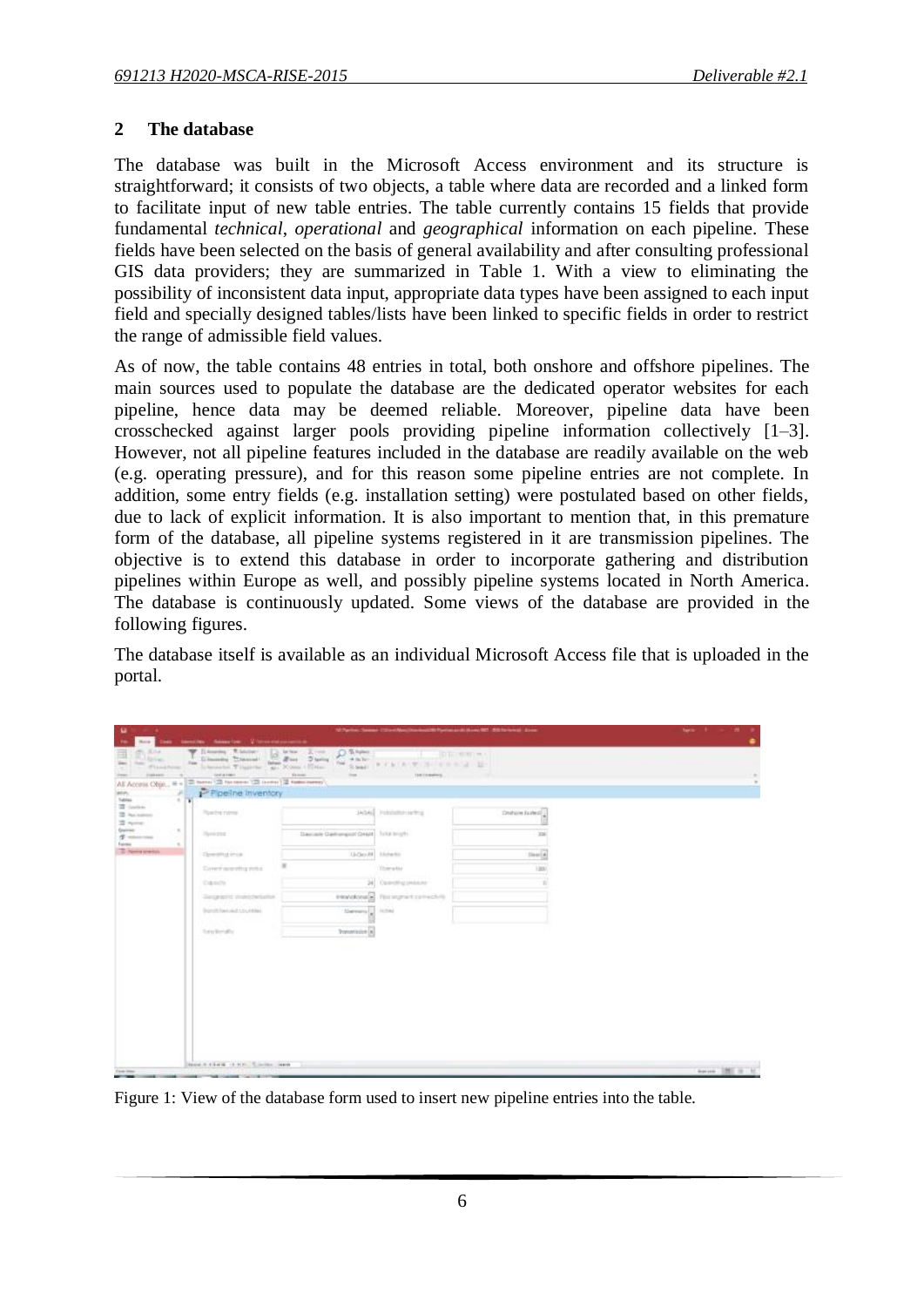| ٠                  |        | <b>Service</b>                                                                    |                                          |                            | 14 Parties: Selected 12 Electro Manufacturers (2011 Parties and Electro 2021 - 513 Electronic) - Annex |                                    |                                       |                                  | below the control of the   |
|--------------------|--------|-----------------------------------------------------------------------------------|------------------------------------------|----------------------------|--------------------------------------------------------------------------------------------------------|------------------------------------|---------------------------------------|----------------------------------|----------------------------|
| -                  |        | territor bearing to:<br><b>Tem</b>                                                | The four states are seen to do.          |                            |                                                                                                        |                                    |                                       |                                  |                            |
| <b>Kild</b>        |        | TOP ELECTRIC RESIDENCE<br><b>Ball Filling</b>                                     | $\Sigma$ line<br>$\n  5.14 km$           | Linker Sallon (Date 1 -11) | villa La recent con                                                                                    |                                    |                                       |                                  |                            |
| <b>Strings</b>     |        | El Henrichter T. Microsoft<br>$B \rightarrow 0$<br><b>Deltado</b><br><b>Class</b> | <b>District</b><br>$-4.0434$             |                            |                                                                                                        |                                    |                                       |                                  |                            |
| IF Likes & Roman   |        | To bender bill. "If Figger that                                                   | ALL DEDANN 1 ETAmeri<br>G. Search        |                            | A VALUE AND RESIDENCE AND RESIDENCE                                                                    |                                    |                                       |                                  |                            |
| ESSEAGO            |        | Link of Free                                                                      | <b>EXHIBIT</b>                           | TER TILBARING              |                                                                                                        |                                    |                                       |                                  |                            |
| AE Accoss Obje .   |        | To Paster 1.03 For nearer 1.03 Secretary 1.08 Federal entry 1.                    |                                          |                            |                                                                                                        |                                    |                                       |                                  |                            |
| and,               |        | Finalist normal                                                                   |                                          |                            | Oparating close in Conseil oparating status in Colomb                                                  | 4. El descrimidade antiquipe hab-  | free-old Chevrolet was widen          | - Ranchender                     |                            |
| Sabine             |        | National Texnetician Sodara (SB)                                                  | National Crisis                          |                            |                                                                                                        | <b>Cintervationed</b>              | <b>Eliminat Drawleys</b>              | Telephonical C                   |                            |
| TE Godow           |        | $-1514$                                                                           | ineducationshort families                | $20 - 24 + 43$             |                                                                                                        | 11.2 intrinogencia                 | Dentrony                              | Transmission                     |                            |
| The Age Automotive |        | <b>JOINE</b>                                                                      | OFAL Gormersont Gribal & OL              | $00 - 11$                  |                                                                                                        | 34 Intransitional                  | Gemmy                                 | <b>Dignomissions</b>             | <b>Drivers buded</b>       |
| <b>City</b>        |        | <b>BHS (Render Homburg Civilishurg)</b>                                           | Doluiale Dalhangiot Griph                | E1-local Rd                |                                                                                                        | SLIndmonialRendal                  | Gemenn                                | Transport institution            |                            |
| <b>Counsel</b>     | $\sim$ | WHY Scottles Hallmar Paperinks                                                    | Promiser Promotellation Literitizes (PT) | $30 - 44 + 56$             |                                                                                                        | STIMMING REPORT                    | Urilled fingstore                     | <b>Rankfoldion</b>               | Citiz cop comer            |
| di soloni con      |        | <b>ERGAL</b>                                                                      | Geicesta Germannt Gritzt                 | TELEVIATE                  |                                                                                                        | Il intercentivent                  | Germany                               | <b>Brankreissinni</b>            |                            |
| Fairman's          | $\sim$ | Louty Willes Date Privelive                                                       | Maltipold Gedrate                        | 31-face/07                 |                                                                                                        | 31 Milled all banals               | <b>Living Crusters</b>                | Telahwwitsblank                  | DARAW EUME                 |
| To Automobile      |        | 14G (front Austria Goa)                                                           | TAQ Gelalf                               | 01-84-74                   |                                                                                                        | il Einhangford                     | Austric                               | Transmission                     |                            |
|                    |        | Trunis Donogrip Holtungess Pignetinier (FEFIFE)                                   | Hurs Europe Holungen Piseline            | 00100419                   |                                                                                                        | <b>I B. P. In Minimum Plannish</b> | Geman                                 | Thian data Resident              |                            |
|                    |        | <b>For all takes Player Inc.</b>                                                  | Telefortigiate AG                        | SE-Ang-JK                  |                                                                                                        | 35 Intransitionial                 | <b>Includied</b>                      | Trainer famous                   | Drawing bured              |
|                    |        | WHO IWesh Autora Geologic Ave.                                                    | <b>ISAb Connect Avenu Crebit</b>         | 331-204-30L                |                                                                                                        | <b>Dinkstrations:</b>              | Author.                               | Tegnonicsian                     |                            |
|                    |        | WRDA:                                                                             | <b>Grecorie Grelmenauel Grouts</b>       | 01-Den-98                  |                                                                                                        | CD interview informati             | Generator                             | Television in the control of the | Deshare Instead            |
|                    |        | <b>Andriotical</b>                                                                | Donns A).                                | 01-4644-00                 |                                                                                                        | <b>ITA Transmitterial</b>          | <b>Tignos: Natway</b>                 | Transmission                     | DRIVING LOAN               |
|                    |        | Crewatere pickline                                                                | <b>Rafe: Got IIV</b>                     | 87-Det-04                  |                                                                                                        | IT interconfrents                  | <b>Inde Ubies</b>                     | fransnission                     | Different subset           |
|                    |        | Magnetic-Europe Gas Pizaline (ABG)                                                | ANTAgia, auraduary Iryania               | 31 Year Fe                 |                                                                                                        | CD Printed and Reserval            | Algeries Sciults Allo Google Perfuged | This workships                   | 12/10 today cultured       |
|                    |        | MEDGAZ                                                                            | <b>MEDICAZ</b>                           | 01-Malp-11                 |                                                                                                        | E VANCESPORTE                      | Aspekto Spide                         | <b>Transmission</b>              | DNA 1000 submet            |
|                    |        | Trans Adaptatory and Contract Theoretical Constitute Larger, TAPC.                |                                          | DE GALITE                  |                                                                                                        | 31.3 Interconfinantial             | Algeria Hoty Tunkin                   | <b>Televized suites</b>          | DRIF uses science          |
|                    |        | South Countaut Rowine SICR                                                        |                                          | 30-TrimOA                  |                                                                                                        | 55 Transmatterial                  | Atlenticable Checkgrap Tuksey         | <b>Terretrician</b>              | Deshare buried?            |
|                    |        | TAILINE                                                                           | SOCAE                                    | 30-leg / 10                |                                                                                                        | 14 Intrangiland                    | Tukay.                                | <b>Transmission</b>              | Druhore buried             |
|                    |        | Certain Area Tunesticion IV/Res: (CATC)                                           | CAS Management United                    | 30 Your #1                 |                                                                                                        | USE individual formal              | Listin of Chigatore                   | Teamerlistican                   | 13/km one sulpers          |
|                    |        | <b>KASODIAT</b>                                                                   | Departs All                              | III-DU-RE                  |                                                                                                        | 14.8 Patenterferrun                | Germany Motords                       | <b>Rankholmer</b>                | <b>CRIVING LOAN</b>        |
|                    |        | <b>Rungsball</b>                                                                  | Genes Al                                 | 31-Day/PE                  |                                                                                                        | TR.V Transportioned                | Gerwann, Nonsini                      | Teamorrismont                    | DRAvotei rulevan           |
|                    |        | IFLACO, IF OF HIGHTY COUNTIE ONE ANALYZZAND IT RELEASE CULTURAL STATES            |                                          | III-LABRE                  |                                                                                                        | D Intransitionals                  | Living Drawing                        | "Egris/elisation                 | <b>DRIFLORN GJOSH</b>      |
|                    |        | <b>Wulmich Grati Lifee</b>                                                        | Royal Dutch Shel pic, Countries          | <b>BI-Md-56</b>            |                                                                                                        | 4.4 Intrangitanar                  | <b>Limited Kingsburg</b>              | <b>Transveriestors</b>           | DYI/DM ILOM                |
|                    |        | Prized UK Systems                                                                 | TO BUILDING ON THE                       | <b>DE-BATT</b>             |                                                                                                        | D.Vilnavallana                     | <b>United Chades</b>                  | <b>Interventions</b>             | T2R/Frohd sulption         |
|                    |        | ROOM Pracher: Offdank Gla Sangrad: COF Supp                                       |                                          | <b>BEFORE</b>              |                                                                                                        | 4.1 Várunátlana                    | Netherlands                           | Transferred and Care             | 12/14 toke pulsers         |
|                    |        | <b>VIOYDES</b>                                                                    | <b>Cepsos 40</b>                         | <b>DESIGNATE</b>           |                                                                                                        | 14 Insurances                      | Gemond Moses                          | <b>Terroristici</b>              | Officion subset            |
|                    |        | 3ADF Bridge Aven Geriffstenstein Ballr Aventur                                    |                                          |                            |                                                                                                        | D. Indrama@larisid                 | <b><i>United Drighton</i></b>         | <b>Survivisioni</b>              | C/Refronted cultivates     |
|                    |        | STAL Subwit.                                                                      | Showed To Jerry Shwit pilot              | $70 - 104 - 001$           |                                                                                                        | 0.inframational                    | <b><i><u>Striked</u> Dreadply</i></b> | <b>Telanony Printings</b>        | Offingee Juliet            |
|                    |        | <b>Hotplow Rich and Dis Gar</b>                                                   | <b>Convey AL</b>                         | Uh-lov 65                  |                                                                                                        | H.T. Inthonationial                | <b>Hollyway</b>                       | <b>For enriquitors</b>           | Off from subwell           |
|                    |        | Turni Afred - El piperma                                                          | <b>Niverial CII</b>                      | <b>UE-Net-DK</b>           |                                                                                                        | 3.6 minumational                   | Dennislati foothunands.               | The systematic                   | 1253 juick suizan          |
|                    |        | <b>Washington</b>                                                                 | Gemico Al                                | 81-Day-88                  |                                                                                                        | 12 Instruments in                  | Lindig of Elhipsburg, Marketow        | tannon                           | <b>Childricks</b> suitable |
|                    |        | Taxellow Stream                                                                   | Dentros Al                               | ST-Oxx-75                  |                                                                                                        | AT 2-3 receivable to all           | <b>Balglure Neriums</b>               | <b>Scenariostian</b>             | T/FeFasee sustiness        |
|                    |        | <b>Stuart Streets</b>                                                             | Gozbion, Blue Streom Finalina            | T74406-05                  |                                                                                                        | M Transnichkow                     | <b>Russia Turini</b>                  | <b>Nanendosian</b>               | CRITION COM                |
|                    |        | All ages in The Allen                                                             |                                          | Automotive                 |                                                                                                        | The bank of adaptation and         | Plan into Room Hollan                 | The American Contributed         | Planderson, Incaderal.     |
| Delayment View     |        | <b>State A 4 Edit &amp; 19 Kin. Country James</b>                                 | $-21$                                    |                            |                                                                                                        |                                    |                                       |                                  | tue text. 1955 fr.         |

Figure 2: Partial datasheet view of the database table.

| ü                                                                                    |                                                                                                         | <b>Autor</b> Vessi                                                                                  | 141 Springs, Seissand, China of Manufillon Annibal Photograph (Edward SET - Still Defense) - Anna                              | <b>Santan Print</b><br>- 19                        |
|--------------------------------------------------------------------------------------|---------------------------------------------------------------------------------------------------------|-----------------------------------------------------------------------------------------------------|--------------------------------------------------------------------------------------------------------------------------------|----------------------------------------------------|
| ۰<br>-<br><b>Cash</b>                                                                | <b>Severites Associate</b>                                                                              | <b>Stratt</b>                                                                                       | hallula indale dos marché de de                                                                                                |                                                    |
| March.<br>Covers Source Test Indebtook<br><b>Adv</b><br>٠<br>m<br>man<br><b>DOM:</b> | \$1 (Foot Rive)<br>$\sim$<br><b>Children Room</b><br><b>Typey Johns</b><br><b>STANA Leikar</b><br>Neill | <b>Cancellona</b><br><b>January</b><br>100x00 - Divisio Marco<br>TRACTOR - TORE PAIDED EXIGE \$1000 | $-$<br>내<br><b>Chicago</b><br><b>Schennishus</b><br>Signidate int<br>\$5,000,000                                               |                                                    |
| AE Accoss Obje = =                                                                   | To Farmer 123 Fast manuals 123 Alustrian                                                                |                                                                                                     |                                                                                                                                |                                                    |
|                                                                                      | <b>COLL BARTHAN</b>                                                                                     | <b>OURS THOM</b>                                                                                    | Description Elgitorial                                                                                                         | T.                                                 |
| ante.<br>Sales                                                                       | <b>SE</b>                                                                                               | <b>Bulch</b> unklims                                                                                |                                                                                                                                |                                                    |
| ٠<br>TE Golve                                                                        | <b>Chairman</b>                                                                                         | Most Year.                                                                                          |                                                                                                                                |                                                    |
|                                                                                      | Control                                                                                                 | <b>Deal Text</b>                                                                                    | Tull plantine operator same.                                                                                                   |                                                    |
| The Age Automotive                                                                   | thousand pieces                                                                                         | tiets/filmer                                                                                        | Starting data of insurance.                                                                                                    |                                                    |
| <b>College Street</b>                                                                | Current seventing (Silve)                                                                               | Two <sup>rt</sup> er-                                                                               | Operational or suit-of-amount.                                                                                                 |                                                    |
| Courses.<br>$\sim$                                                                   | <b>Capach:</b>                                                                                          | <b>Auction</b><br><b>Short Text</b>                                                                 | at billion subic metres per year.<br>For expende transactional, informational ed.,                                             |                                                    |
| di sonome                                                                            | <b>Geographic characterization</b><br>trenstructured countries                                          | <b>Short light</b>                                                                                  | all just of severeign immetrec that else distance is served by the pipeline.                                                   |                                                    |
| Fairman's<br>$\sim$                                                                  | <b><i><u>Assistants</u></i></b>                                                                         | <b>Most Tool</b>                                                                                    | Balfrostra systems, Europeanaton system or distribution system.                                                                |                                                    |
| T Networks                                                                           | metallatoin selfing                                                                                     | <b>Short Terr</b>                                                                                   | Spanify type of badding involvers to riad, professorate reported, shockers showled, offshees subset invitorie values affermed. |                                                    |
|                                                                                      | Total tonutit                                                                                           | Runder                                                                                              | to billions less.                                                                                                              |                                                    |
|                                                                                      | Wetenial                                                                                                | <b>Doort Taxe</b>                                                                                   |                                                                                                                                |                                                    |
|                                                                                      | Unalierten                                                                                              | Mulmber                                                                                             | to conferencings.                                                                                                              |                                                    |
|                                                                                      | <b>Geneting</b> process                                                                                 | <b>Superings</b>                                                                                    | to timpgeneral.                                                                                                                |                                                    |
|                                                                                      | Inge segment someobery                                                                                  | <b>Short Year</b>                                                                                   | Fix scoripte weided parts, reed and significant.                                                                               |                                                    |
|                                                                                      | <b>Holland</b>                                                                                          | Long Tour                                                                                           | Other index related to the pipeline.                                                                                           |                                                    |
|                                                                                      |                                                                                                         |                                                                                                     |                                                                                                                                |                                                    |
|                                                                                      |                                                                                                         |                                                                                                     |                                                                                                                                |                                                    |
|                                                                                      |                                                                                                         |                                                                                                     | <b><i><u>India Engelse</u></i></b>                                                                                             |                                                    |
|                                                                                      | Grand looks.                                                                                            |                                                                                                     |                                                                                                                                |                                                    |
|                                                                                      | <b>Bridge Lames</b><br><b>Edenburghous</b><br><b>River Initial of Dates</b><br><b>WHICHIS</b>           |                                                                                                     |                                                                                                                                |                                                    |
|                                                                                      | <b>Englisher</b>                                                                                        |                                                                                                     | \$\$0 Lorentators (autor) (auto hand NOS (autor) SOS # [auto lord.                                                             |                                                    |
|                                                                                      | <b>Busidizion</b>                                                                                       |                                                                                                     |                                                                                                                                |                                                    |
|                                                                                      | Cylum Court<br><b>Column Healt</b>                                                                      |                                                                                                     |                                                                                                                                | This details are determined from this of values.   |
|                                                                                      | <b>Institute</b><br>Locald Scott's                                                                      |                                                                                                     |                                                                                                                                | THAT you'll claim childle the field. Wenn \$1.000. |
|                                                                                      | Schliffstatt<br>15km                                                                                    |                                                                                                     |                                                                                                                                | Police city data future.                           |
|                                                                                      | antichet.<br>Josef To Jim<br>in c                                                                       |                                                                                                     |                                                                                                                                |                                                    |
|                                                                                      | Arthur Munited Values<br>741                                                                            |                                                                                                     |                                                                                                                                |                                                    |
|                                                                                      | William Higher Link Lights<br>m<br>Annibers East Form                                                   |                                                                                                     |                                                                                                                                |                                                    |
|                                                                                      | Mike Olde Rive Smith's VRA                                                                              |                                                                                                     |                                                                                                                                |                                                    |
| December 26 x Saltile panel, 71 y 1959.                                              |                                                                                                         |                                                                                                     |                                                                                                                                | Fee by  (2) 1857                                   |

Figure 3: View of the database table in design mode; visible are the fields specified, along with the associated data types.